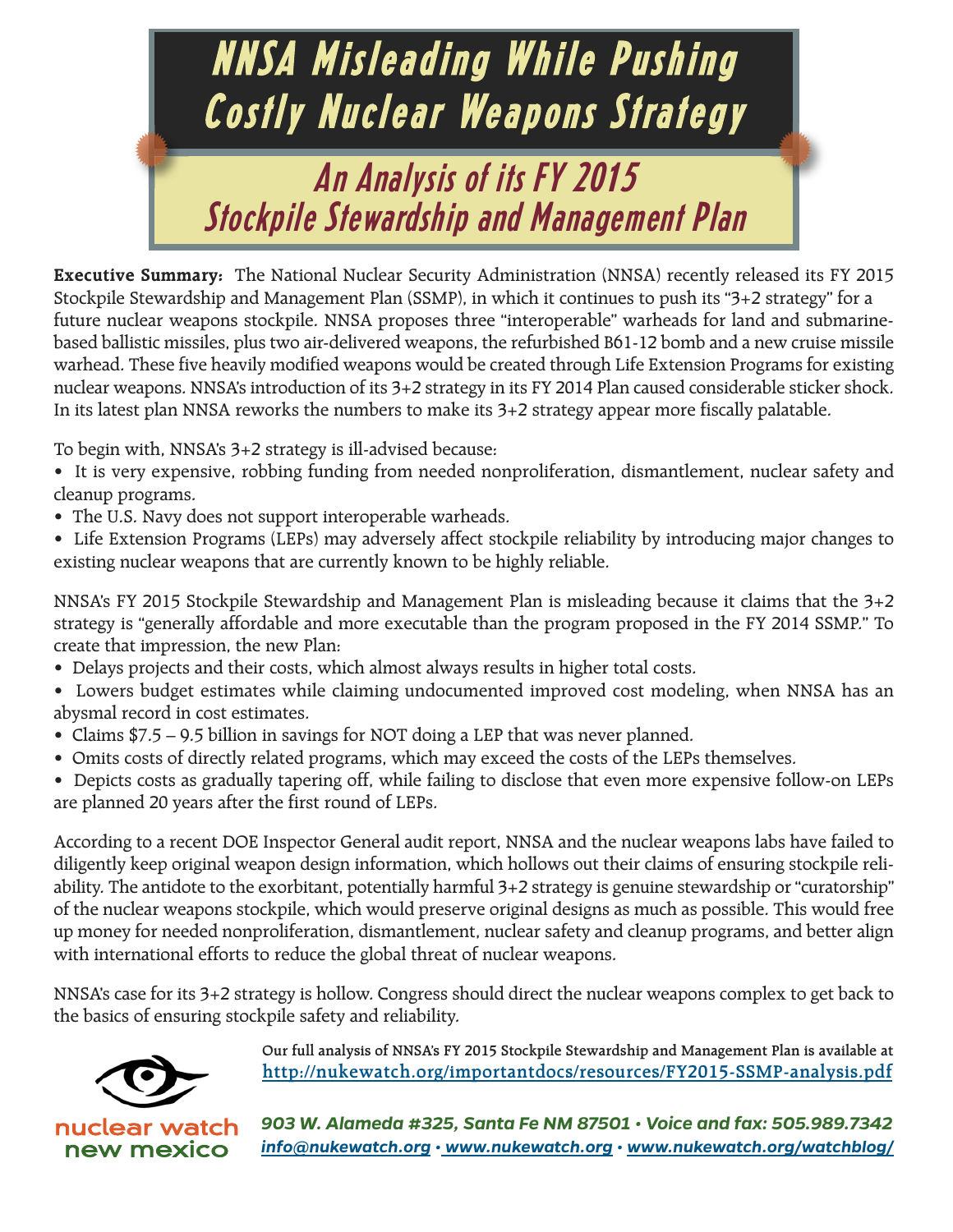

# Analysis of NNSA's FY 2015 Stockpile Stewardship and Management Plan

#### **INTRODUCTION**

The National Nuclear Security Administration (NNSA) recently released its FY 2015 Stockpile Stewardship and Management Plan (SSMP), an annual congressionally required report on nuclear weapons programs. In this latest plan NNSA continues to push its **"3+2 strategy"** for a future stockpile composed of three "interoperable" nuclear warheads for land and submarinebased ballistic missiles, plus two air-delivered weapons, the B61-12 bomb and a new cruise missile warhead. These **heavily modified weapons** would be created through Life Extension Programs (LEPs) for existing nuclear weapons. NNSA's introduction of its 3+2 strategy in the FY 2014 Plan caused considerable sticker shock. This FY15 Plan is NNSA's revised sales pitch to Congress that attempts to make its 3+2 strategy appear more palatable by delaying costs, lowering cost estimates while claiming improved cost modeling, using a lower inflation factor, claiming savings for a program that doesn't exist, and failing to disclose a never-ending cycle of Life Extension Programs.

In some ways it defies common sense that NNSA continues to pursue its 3+2 strategy. The air leg currently involves the controversial Life Extension Program (LEP) of the B61-12 bomb, which has more than doubled in costs. NNSA won full funding for the B61 LEP in the FY 2014 Omnibus Appropriations Bill, but may face a tougher time with the likely traditional appropriations bills for FY 2015.

NNSA fared less well with its first interoperable warhead (IW-1), which involves the W78 ICBM warhead and the W88 sub-launched warhead. Congress cut requested funding for a W78/88 LEP study in half to \$38 million in the FY 2014 Omnibus Appropriations Bill, and confined the effort to the W78 warhead only. Not long thereafter NNSA somehow found new data that the W78 was "aging gracefully" after all, and declined to ask for any W78 LEP funding in its recent FY 2015 Congressional Budget Request.

To top it off, the Navy does not support the IW-1. In September 2012 the Navy said that it did not support even starting a W78/88 feasibility study, and questioned NNSA's "ability to execute its currently programmed work." **<sup>1</sup>** The Navy further stated, "We support delaying this [W78/88 feasibility] study work until mid 2020's…." --which would effectively kill it. Nevertheless, NNSA continues to make its sales pitch to Congress, which this analysis examines and dissects.

<sup>1</sup> See memo, subject: "Navy Perspective of W78/88 LEP Phase 6.2," September 27, 2012, http://www.nukewatch.org/importantdocs/resources/Navy-Memo-W87W88.pdf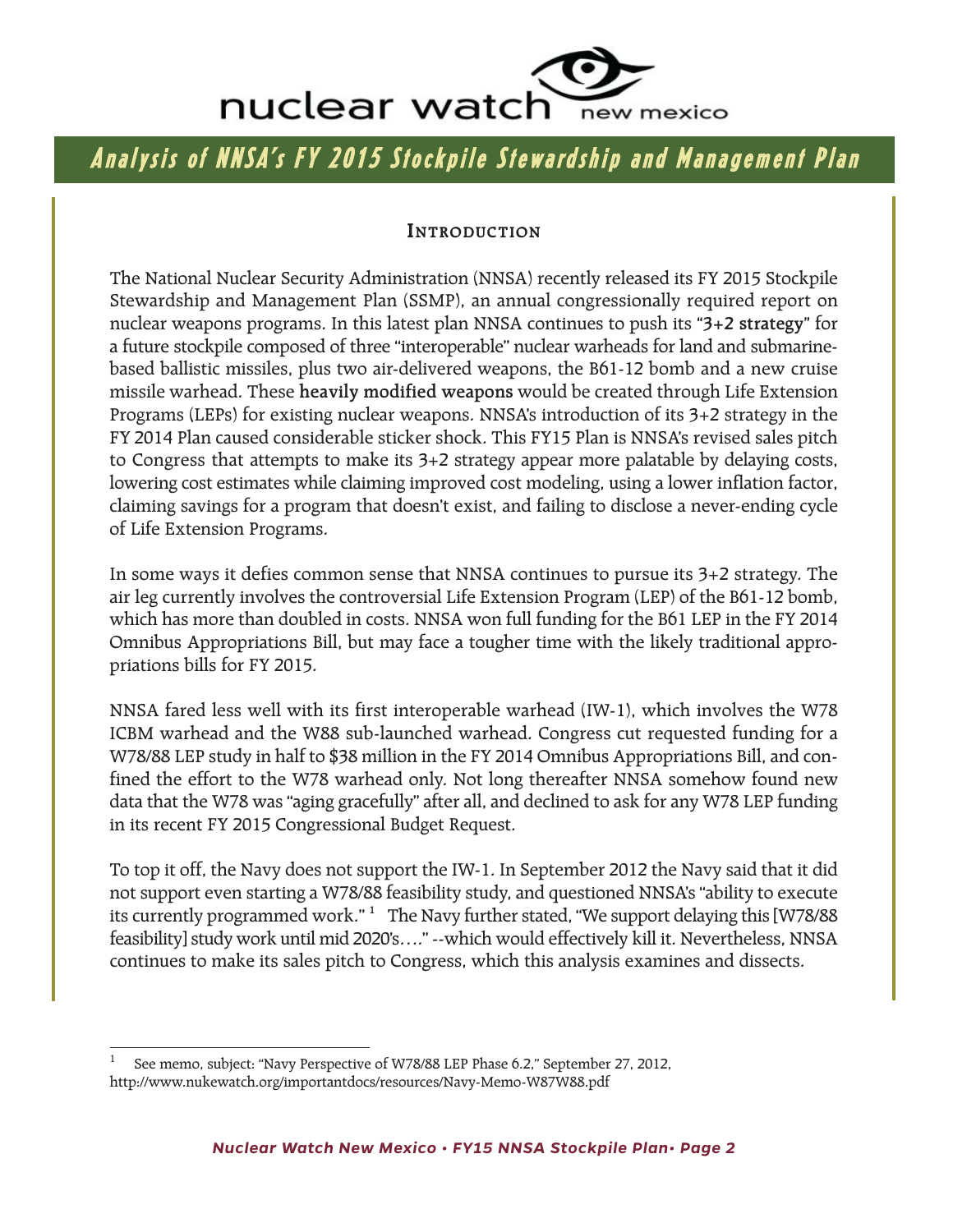P. iii (7): Executive Summary.... The FY 2015 SSMP continues to support the 3+2 strategy, with budget-driven schedule adjustments… The following graphs show the adjusted life extension program of record from FY 2014 to FY 2015, which levels the warhead modernization requirements in today's budget environment while maintaining the vision of the 3+2 strategy.



As shown above, NNSA tries to sell annual LEP costs in its FY 2015 Plan as being nearly half of what they were projected to be in its FY 2014 Plan (\$2.8B vs. \$1.5B). To achieve this, NNSA has sharply reduced cost estimates

for individual LEPs (see table). This flies in the face of the agency's established, abysmal track record of cost overruns, where the comparatively simple W76 LEP increased in costs to around \$4 billion. Currently, the planned B61-12 LEP has doubled in costs from an originally estimated \$4 billion to \$8.79 billion, while the Pentagon's respected Office of Cost Assessment and Project Evaluation (CAPE) puts it at \$10 billion.

| (in billions)  | FY14 SSMP | FY15 SSMP |
|----------------|-----------|-----------|
| $IW-1$         | \$13.95   | 8.96      |
| Cruise Missile | 11.56     | 6.05      |
| $IW-2$         | 13.50     | 9.90      |

NNSA's litany of failed multi-billion projects is long and expensive (for example, the National Ignition Facility, the Chemistry and Metallurgy Research Replacement Project, the Uranium Processing Facility and the MOX Fuel Fabrication Facility). The agency has shown time and again that its costs estimates cannot be trusted. Therefore, NNSA's substantial cost reductions for its 3+2 strategy must be treated with heavy skepticism, and at a minimum verified by DoD CAPE studies. This is especially true of the cruise missile warhead, responsible for the very steep rise in costs in the FY 2014 Plan (see above), but now reduced by nearly 50% before its feasibility study is even started. This claimed reduction is not justified or explained in the SSMP.

<sup>&</sup>lt;sup>2</sup> Excerpts from NNSA's FY 2015 Stockpile Stewardship and Management Plan are italicized.

Narrative page numbers are given, followed by PDF page numbers in parentheses. The FY 2015 SSMP is technically an "update" to the FY 2014 Plan. Both are available at http://www.nnsa.energy.gov/ourmission/managingthestockpile/ssmp Both have classified annexes, which obviously we are not able to review.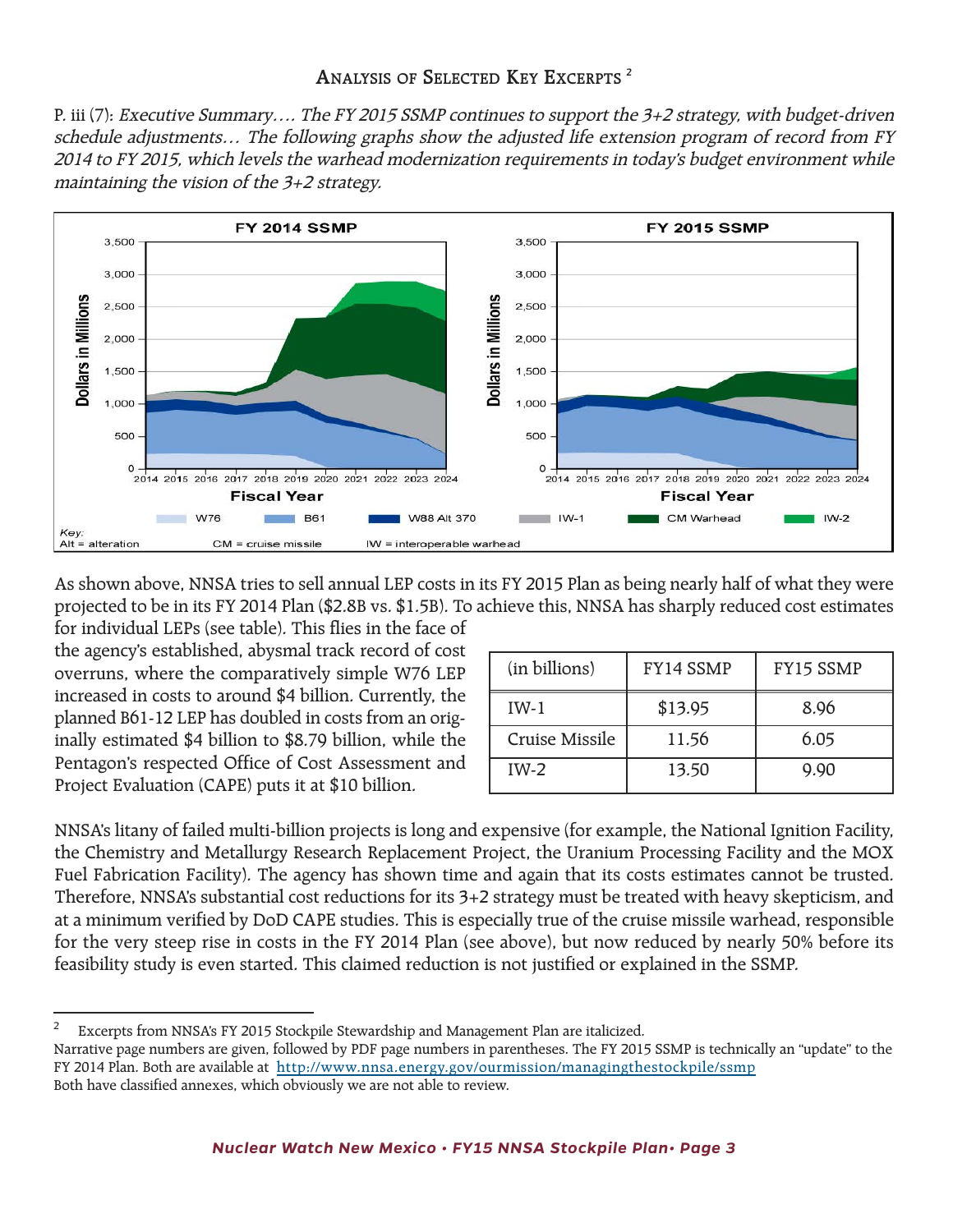To further sell its 3+2 strategy, NNSA uses project delays to dramatically lower the spending curve. The costs will still be incurred, but will be spread out over a longer period of time. But demonstrated NNSA history shows that project delays always result in increased total costs because of inflation, continuing overhead, the

need to keep salaried workers longer, etc. Delays may help to expediently flatten the projected spending curve, making it more visually appealing. But combined with unverified estimated cost reductions, NNSA's revised budget projections for its 3+2 strategy must be viewed with deep suspicion.

*NNSA's litany of failed multi-billion projects is long and expensive. The agency has shown time and again that its cost estimates cannot be trusted.*

P. 8-10 (84): The nominal cost of the overall program for FY 2020 – FY 2039 in Figure 8–12 falls within +/- 2 percent of the escalated (dashed black) FY 2019 line, significantly less than the variation in the FY 2014 SSMP Weapons Activities cost of up to +/- 11 percent. **This allows the conclusion that it is, as planned, generally affordable and more executable than the program proposed in the FY 2014 SSMP.** Emphasis added.



This statement in particular is misleading. The gross numbers for NNSA's projected outyear budget requirements remain what they are, irrespective of NNSA's self-confidence in its own numbers. This is, after all, the very agency that has a chronic and habitual pattern of busted cost estimates. What does it matter that NNSA thinks cost variation is +/- 2% in its FY 2015 Plan versus +/- 11% in its FY 2014 Plan? How does NNSA's claim of having greater confidence in itself make LEPs any more af-

fordable and executable, when the agency itself is so discredited? Congress should go to an outside agency, such as DoD's Office of Cost Assessment and Project Evaluation, to verify confidence in budget numbers for NNSA's 3+2 strategy. And every CAPE study so far has arrived at far higher cost estimates than NNSA.



P. 8-16 (90): Figure 8–21, an update to Figure 8–25 in the FY 2014 SSMP, is a one-chart summary of the total projected nuclear weapons life extension costs from FY 2014 through FY 2039… The dotted line shows the

LEP cost reflected in the FY 2014 SSMP. **The principal differences between the FY 2014 and FY 2015 estimates are the adjusted timing of the cruise missile and interoperable warheads,** the adjustment in the escalation factor from the 3.4 percent value used in the FY 2014 SSMP estimates to the OMB-recommended level (2.11 percent), **and improvements in the cost models for future life extensions.** Emphasis added.

Figure 8-21. Total U.S. projected nuclear weapons life extension costs for fiscal years 2014 through 2039 (then-year dollars)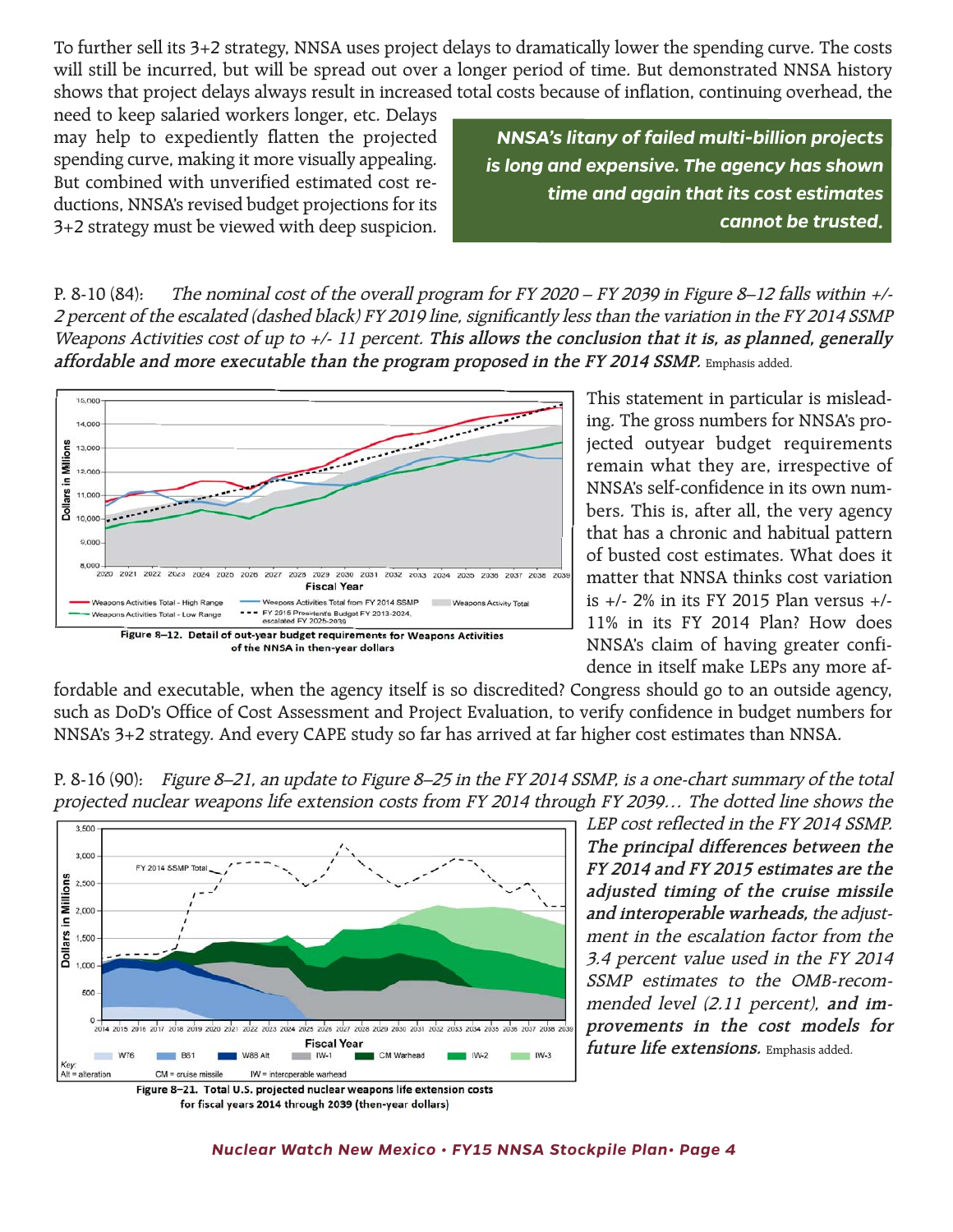The lack of trust that can be put into NNSA cost estimates has already been discussed. The adjustment in inflation seems reasonable given current economic trends. However, there is no basis for how NNSA arrived at "improvements in the cost models for future life extensions", which if true would be important to document. These claimed improvements in cost modeling should be demonstrated to Congress before it grants increased funding.

P. 8-17 (91): **The conclusion of the analysis at that time, and now updated based on adjustments described in this SSMP, is that the 3+2 strategy reduces the total long-term NNSA costs through decreased LEP costs.** This reduction is driven in part by greater efficiency in hedging with the 3+2 stockpile, which reduces the number of warheads to be refurbished even though the size of the active stockpile is the same for both strategies. These savings are partially offset by increased sustainment costs (about \$70 million per year in FY 2014 dollars, as shown in Figure 8–13) during the period of transition to a 3+2 stockpile when both the original and the new interoperable warheads are being sustained. Figure 8–22 shows the high versus low cost ranges for the FY 2011 SSMP refurbishment-only strategy compared to the FY 2015 SSMP implementation of the  $3+2$  strategy over the period FY 2014 to FY 2039.<sup>3</sup> Bolded emphasis added.



**NNSA's FY 2015 SSMP, p. 8-18 (92) NNSA's FY 2014 SSMP, p. 8-12 (198)**

First, please note the drift from the "FY 2011 SSMP refurbishment-only strategy compared to the FY 2015 SSMP implementation of the 3+2 strategy," which is key. This is a progression from maintenance of the stockpile to replacement of the stockpile, which we argue, contrary to NNSA's claims, will inevitably lead to higher costs.

> *Replacement over refurbishment entails significant technical risk, possibly leading to eroded confidence in the reliability of the nuclear weapons stockpile because of increasing deviation from the tested legacy.*

 $3$  It is perhaps confusing that NNSA suddenly switches to a comparison with the FY 2011 SSMP. NNSA wants to draw a comparison with a time before the 3+2 strategy was introduced in its FY 2014 Plan, and the agency failed entirely in its statutory requirement to produce an annual SSMP for FY 2013 (and to provide required five-year cost projections in its Congressional Budget Request). Why NNSA chooses to compare to the FY 2011 SSMP instead of the 2012 SSMP is not clear. Maybe it is because the FY 2011 SSMP was the first Plan following the Obama Administration's 2010 Nuclear Posture Review, the overarching policy document that the SSMPs purport to follow.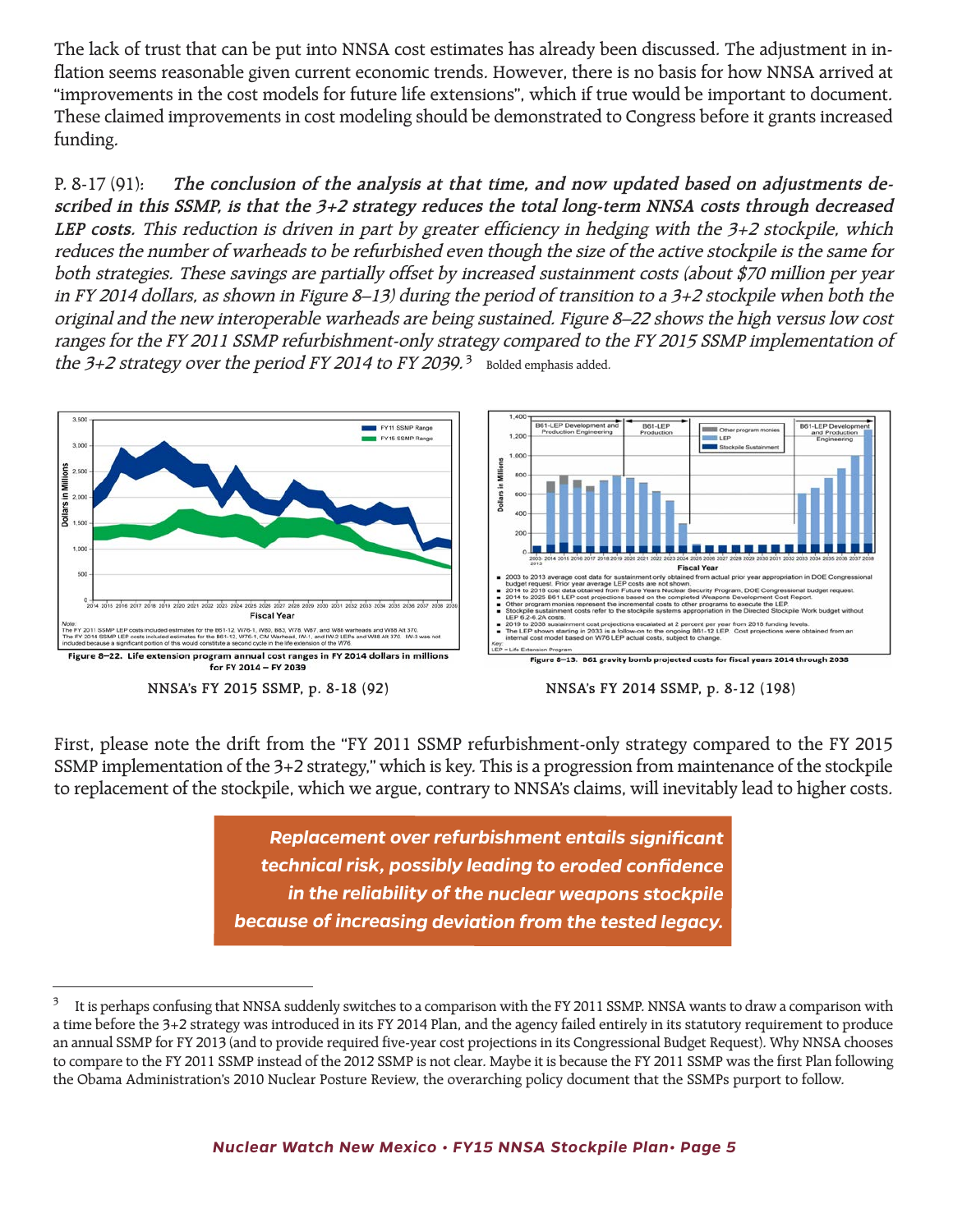But even more importantly, we argue replacement over refurbishment entails significant technical risk, possibly leading to eroded confidence in the reliability of the nuclear weapons stockpile because of increasing deviation from the tested legacy. As a concrete example, ex-LANL Director Michael Anastasio objected to a refurbishment-only strategy in writing to the House Armed Services Committee. Two of his specific objections were that it would preclude "intrinsic surety systems" and the replacement of conventional high explosives (CHE) with insensitive high explosives (IHE) in some warheads.<sup>4</sup> Surety systems could be built into the Nuclear Explosives Package to disable the weapon if diverted, but could undermine performance reliability by perturbing implosion symmetry (and besides we will always need "guard, guns and gates" anyway). CHE replacement, in principle, could involve three of the seven types of warheads in the arsenal. <sup>5</sup> Both efforts would be huge design undertakings, which could have questionable assurance of success without full-scale testing, which in turn would have severe international implications. NNSA's pursuit of a stockpile replacement strategy could be a very precipitous slippery slope, with very serious consequences if not held in check by Congress.

Figure 8-22 in the FY 2015 SSMP (above left) is deceptive because the FY 2014 Plan clearly showed a LEP for the B61-12 beginning in 2033 (above right). This is an essential point, in contradiction to the FY 2015 Plan's impression that Life Extension Program costs will gradually taper out. To the contrary, a never-ending cycle of LEPs is planned in which a follow-on LEP occurs twenty years after the original LEP. In fact, as can be seen in the FY 2014 SSMP graph, initial estimates show that the follow-on Life Extension Program costs even more than the first LEP (costs don't end at 2038). Therefore there is no ceiling to the astronomical costs that NNSA plans to spend on Life Extension Programs. To not disclose this while claiming that the 3+2 strategy is a longterm cost saver is misleading, and withholds the full picture from Congress.

*A never-ending cycle of Life Extension Programs is planned, in which a follow-on LEP occurs twenty years after the original LEP. To not disclose this while claiming that the 3+2 strategy is a long-term cost-saver is misleading, and withholds the full picture from Congress.*

NNSA argues that interoperable warheads will enable a smaller total stockpile because it will lower the need for reserves in the "hedge" stockpile, and thereby lower long-range stockpile costs. First, that assumes technical success in increasingly complex LEPs. For example, the IW-1 will combine the military characteristics of the land-based ICBM W78 warhead with the sub-launched W88 warhead, while using the plutonium pit core of yet a third warhead, the W87. This is an unheard level of complexity, for which, by the way, NNSA has just lowered its cost estimate by an unlikely 36%. But it also begs the question of when a heavily modified nuclear weapons design becomes "new," which is against declared national and international policy.

Second, even if its 3+2 strategy goes forward, as NNSA admits there will be a transition period in which there will be both old and new warheads, leading to an increase in the entire stockpile.

LANL Director Michael Anastasio to House Armed Services Committee, Subject: JASON Report on Life Extension Options for the U.S. Nuclear Weapons Stockpile, January 25, 2010, http://www.nukewatch.org/importantdocs/resources/JASON\_letter1.pdf

<sup>&</sup>lt;sup>5</sup> The W76 and W88 sub-launched warheads and perhaps the W78 ICBM warhead.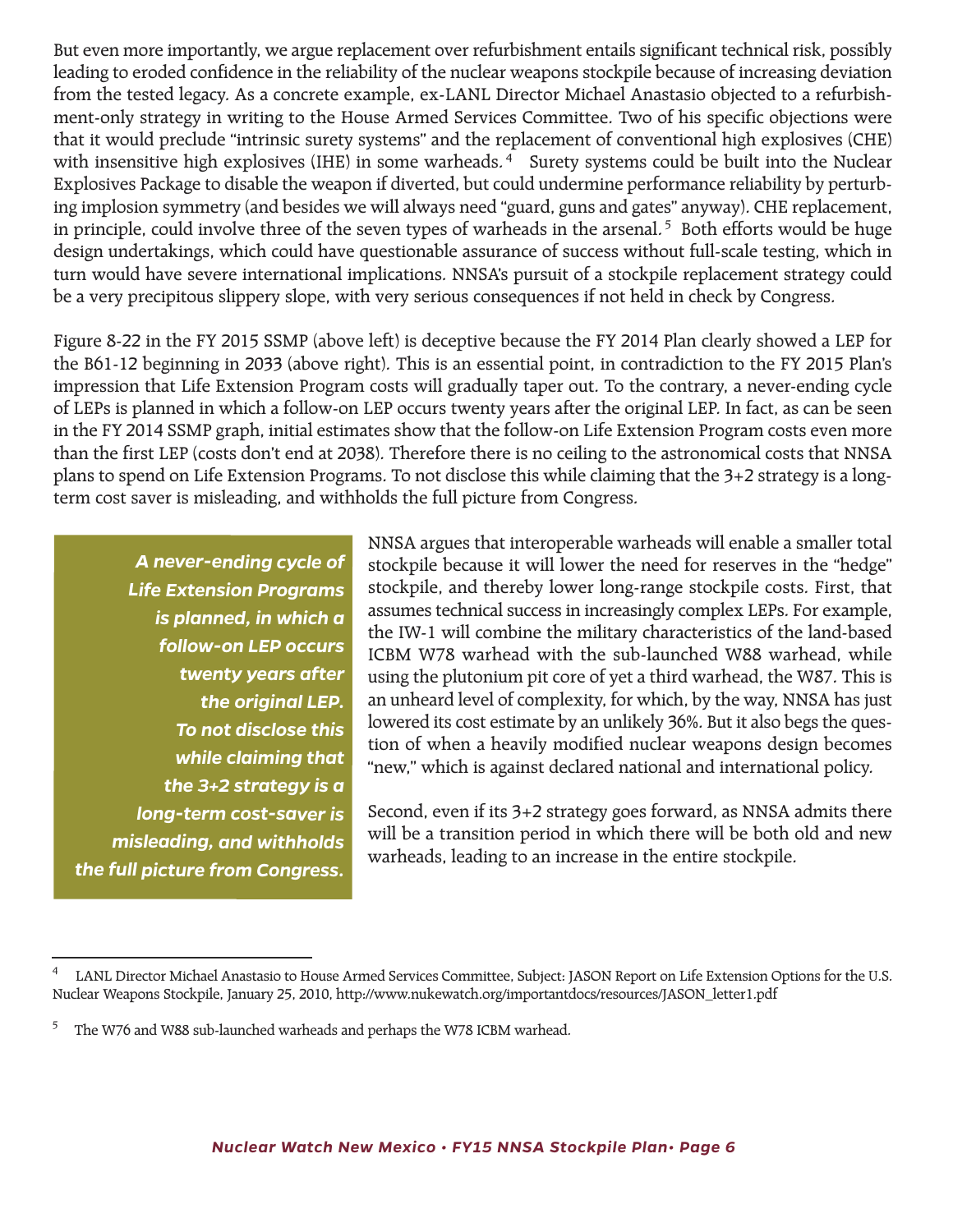The Obama Administration's FY 2015 budget request cuts dismantlements funding by 45%. Therefore, we cannot be confident that the old warheads would be expediently retired and dismantled. In any event, NNSA cannot guarantee that the stockpile will be reduced - - that is ultimately up to a future President who may or may not authorize further cuts to the stockpile.

NNSA directly credits its 3+2 strategy with savings of up to \$28.6 billion over 25 years, as follows:

| FY 2015 SSMP life extension program strategies |                   |  |  |
|------------------------------------------------|-------------------|--|--|
| Cost FY 2014 - FY 2039                         | <b>Total Cost</b> |  |  |
| 46,859                                         | 56,066            |  |  |
| 36,036                                         | 45,857            |  |  |
| 10,823                                         | 10,208            |  |  |
| 56,431                                         | 66,571            |  |  |
| 28,478                                         | 37,965            |  |  |
| 27,953                                         | 28,606            |  |  |
|                                                |                   |  |  |

# Table 8-11. Life extension program cost comparison of FY 2011 SSMP and

**NNSA's FY 2015 SSMP, p. 8-18 (92)**

To add to that:

P. 8-17 (91): A portion of the savings also comes from the avoidance of a B83 LEP since, under the  $3+2$ strategy, the B83 could be retired after confidence in the B61-12 has been demonstrated, and no such decision had been made as of the FY 2011 SSMP. The cost of this LEP contributes \$7.5–9.5 billion to the difference in LEP costs shown in Table 8–11.

P. 9-1 (99): "The 3+2 strategy with respect to the B61-12 will, for example, greatly reduce the number and types of bombs in the air leg of the Triad and will allow the option to retire the B83."

This is misleading because there is simply no Life Extension Program for the B83 in either the FY 2011 or FY 2014 SSMP, nor in any of NNSA's annual Congressional Budget Requests. Therefore, up to a third of the NNSA's claimed savings under its 3+2 strategy are from NOT doing a LEP that never existed and never had cost estimates.

*Up to a third of the NNSA's claimed savings under its 3+2 strategy are from NOT doing a Life Extension Program that never existed and never had cost estimates.*

Moreover, the lack of a B83 LEP likely points to an effective decision to retire it, prior to NNSA's roll out of its

3+2 strategy. After all, the B83's huge 1.2 megaton yield (75 times more powerful than the Hiroshima bomb) is simply too big for credible deterrence, and an undisclosed number of B83's have already been dismantled. Linking retirement of the B83 to a successful B61-12 LEP seems like NNSA's latest convenient rationale for justifying transforming the B61 nuclear bomb.

*A B61-12 mounted on a wind tunnel test stand. The new guided tailfin kit is clearly visible, turning it into the world's first nuclear "smart" bomb.*

*Nuclear Watch New Mexico • FY15 NNSA Stockpile Plan• Page 7*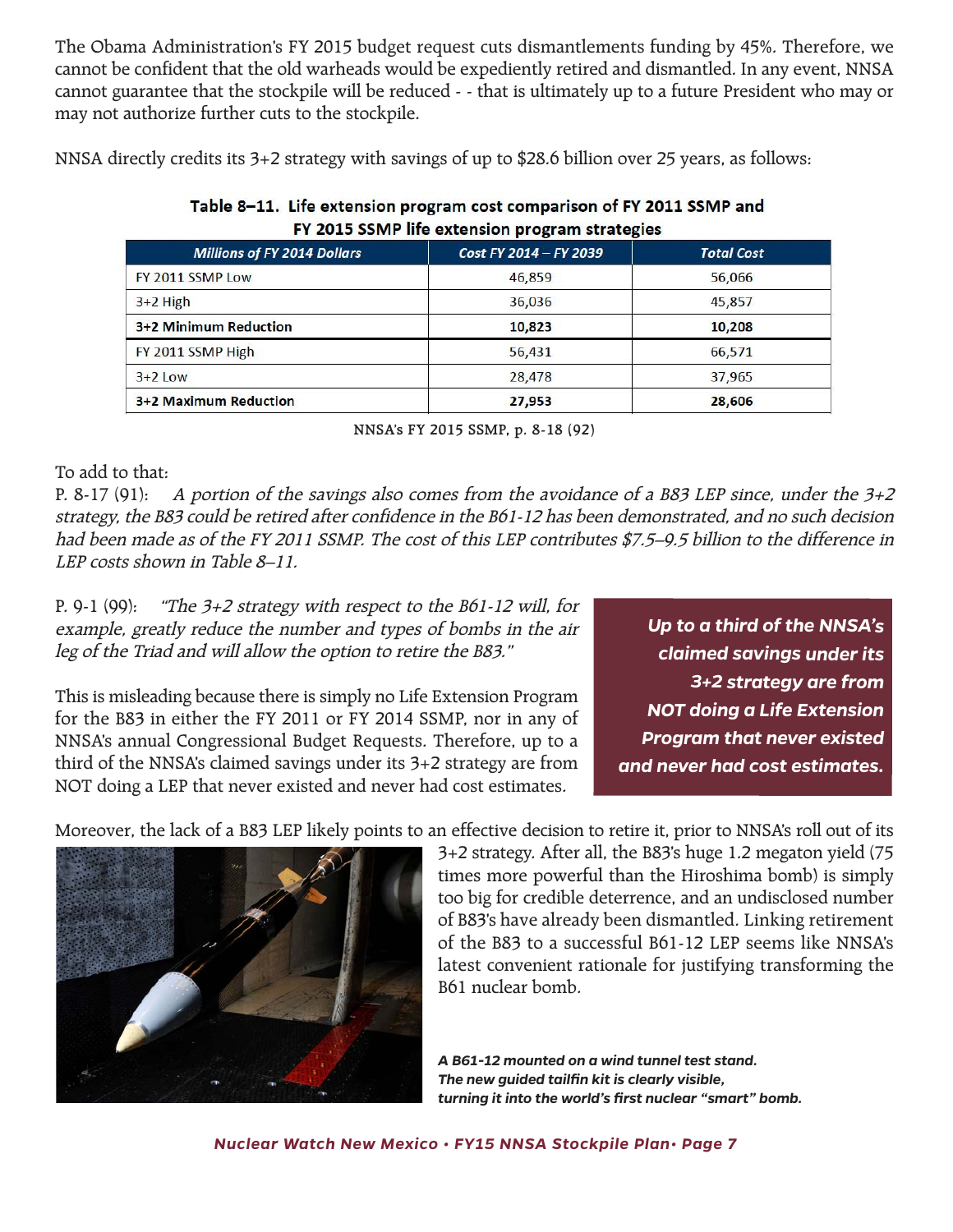Given NNSA's claim that its 3+2 strategy ultimately saves money, it is then a fair question to ask why does it have to be 3+2? Why does the U.S. need both the B61-12 nuclear smart bomb for future air defense-penetrating stealthy fighters, and a standoff nuclear cruise missile warhead for future heavy bombers? For that matter, why does the U.S. need three future "interoperable" warheads?

# **RELATED 3+2 STRATEGY COSTS**

### **THE URANIUM PROCESSING FACILITY**

The Uranium Processing Facility (UPF) will manufacture up to 80 thermonuclear secondary components per year for Life Extension Programs under NNSA's 3+2 strategy. The agency has little to say about the UPF in its FY 2015 Plan other than mentioning the formation of a Red Team to study alternatives. Acting NNSA Administrator Bruce Held has recently acknowledged that out of ~1.2 billion taxpayer dollars spent to date half of it has been wasted in a "space fit" design fiasco. Meanwhile, the Government Accountability Office continues to warn that UPF's new uranium processing technologies are still not mature.

A December 2013 DoD CAPE study predicted this exorbitant facility, originally estimated by NNSA at ~\$600 million, would cost between \$12 to 19 billion, depending on the time period of construction. NNSA's recently released FY 2015 budget request capped UPF construction at \$6.5 billion, but did so by indefinitely deferring all dismantlement and HEU downblending operations, making it a production-only nuclear weapons plant. The FY 2015 SSMP states that a UPF security subproject has been postponed that would have reduced the highly sensitive area at Y-12 from 150 acres to about 80 acres. This is doubly ironic given that reducing Y-12's security footprint was one of the original rationales for the UPF to begin with, followed by the now famous July 2012 security breach by peace activists. These postponements clearly demonstrate how Life Extension Programs under the 3+2 strategy are robbing from dismantlement, nonproliferation and security programs.

Moreover, do we really need a production facility for nuclear weapons uranium components if the 3+2 strategy does not go forward? If NNSA does persist in its 3+2 strategy, it should then include total UPF costs, or an appropriately calculated portion thereof.

### **THE "ALTERNATIVE PLUTONIUM STRATEGY"**

P. 9-2 (100): NNSA is assessing a methodical, revised approach to the plutonium strategy to end operations by 2019 in the Chemistry and Metallurgy Research facility (which was built in 1952) and to optimize the plutonium capability. This revised plutonium strategy includes a three-step approach that maximizes use of the Radiological Laboratory Utility Office Building (RLUOB) for analytical chemistry work, repurposes laboratory space in the Plutonium Facility (PF-4), and may construct modular additions to PF-4 for high-risk plutonium operations. This approach would result in a cost-effective solution to enhancing the plutonium capability and an alternative to constructing the Chemistry and Metallurgy Research Replacement Nuclear Facility (CMRR-NF). The approach is also responsive to planned life extension programs such as the IW-1 that delays the need to ramp up to 30 pits per year until FY 2026.

Future pit production is clearly linked to IW-1 production, and the cost of upgraded and/or new plutonium facilities should be included in the full costs of implementing NNSA's 3+2 strategy.

The converse should also be considered. Are upgraded and/or new plutonium facilities really needed if the IW-1 and subsequent warheads under the 3+2 strategy do not go forward? The answer in all likelihood is no, certainly not on the scale that is being contemplated, which would result in huge taxpayers' savings, as PF-4's "modular additions" could still cost a billion dollars.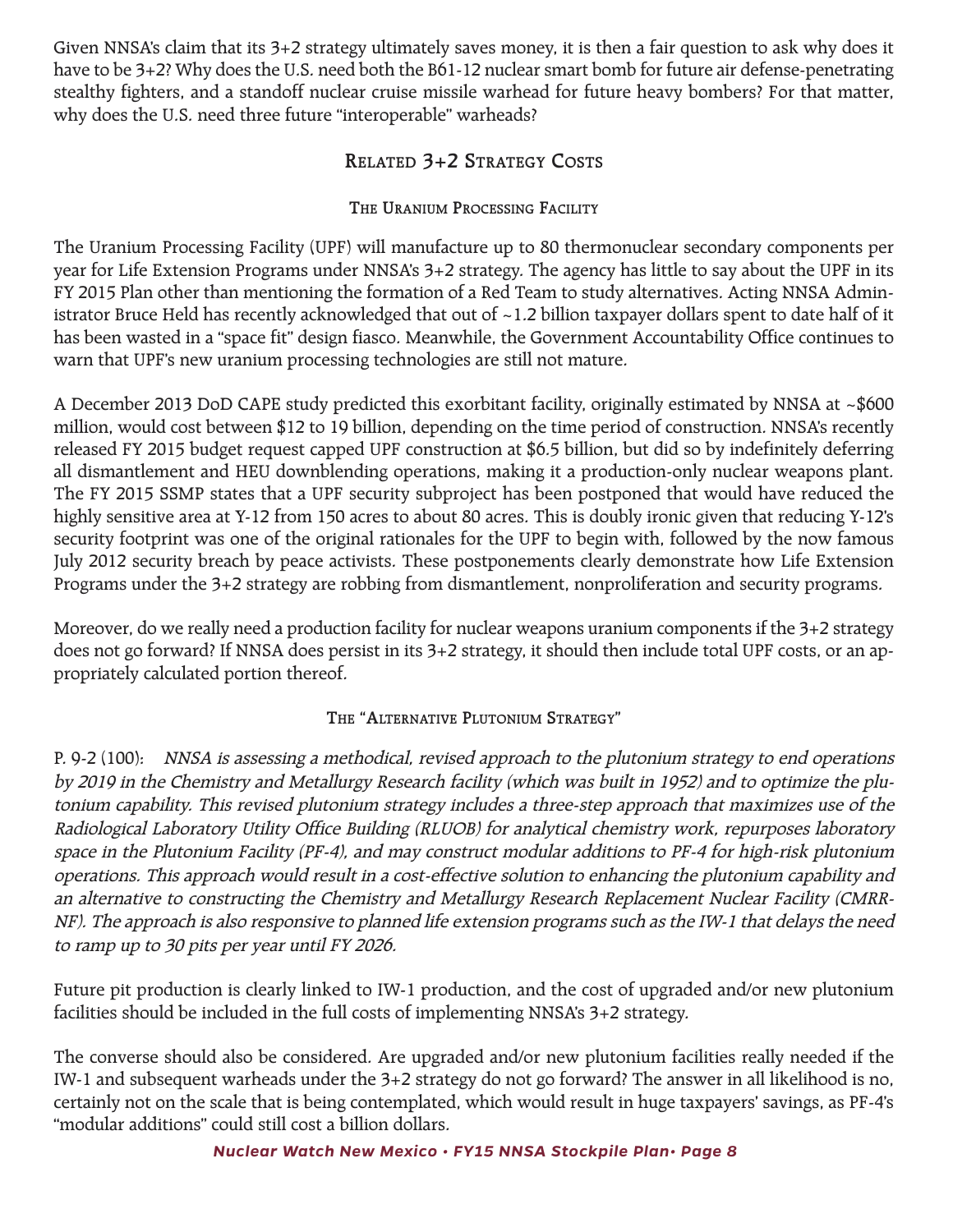As with the UPF, if NNSA persists in its 3+2 strategy, it should then include total costs of related upgraded and/or new plutonium facilities, or an appropriately calculated portion thereof.



*LANL's existing plutonium pit production facility (PF-4) on right, the newly built CMRR Rad Lab on left, with premature excavation for the canceled Nuclear Facility behind it. NNSA is now planning to build underground "modules" between PF-4 and the Rad Lab. Picture credit: Nuclear Watch New Mexico*

#### **OTHER DIRECTLY RELATED PROGRAMS**

P. 2-6 (32): The NNSA must balance requirements with plutonium and pit production capabilities to meet national policy goals, stockpile requirements, and LEP planning. In response to budget priorities and changed LEP requirements, the pit production schedule has changed from the FY 2014 SSMP. The first War Reserve W87-like pit to support the current IW-1 schedule is planned for FY 2024, with a ramp up to 30 pits per year capability no later than FY 2026... Current plans call for pit production capability of 50 – 80 pits per year by FY 2030.

The mission of "Plutonium Sustainment" includes "Fabrication of design definition development pits that explores design changes for possible surety-related or other desirable features." Despite the 5-year deferral of the W78/88 "interoperable warhead" that will use W87 pits, the Los Alamos National Laboratory still plans to "Build W87-design developmental pits each year to sustaining [sic] fabrication capability." NNSA estimates that Plutonium Sustainment will cost nearly \$800 million over the next five years (at which point estimates end).  $^6$ Plutonium pit production costs for NNSA's 3+2 strategy should be included in total estimated costs, and presented to Congress as such.

Out of NNSA's FY 2015 budget request of \$8.3 billion for nuclear weapons research and production programs, \$1.8 billion is for "Campaigns", defined as "scientific, technical, and engineering efforts to develop and maintain critical capabilities, tools, and processes needed to support science based stockpile stewardship, refurbishment, and continued certification of the stockpile over the long-term in the absence of underground nuclear testing."<sup>7</sup> As an example, "The Readiness Campaign develops and deploys manufacturing capabilities to meet current and future nuclear weapon design and production needs of the stockpile."<sup>8</sup> The planned future design and production needs are being driven by Life Extension Programs under NNSA's 3+2 strategy. Therefore, NNSA should include the cost of Campaigns, or an appropriately calculated portion thereof, in the 3+2 strategy budget information it presents to Congress.

<sup>6</sup> NNSA FY 2015 Congressional Budget Request, PDF p. 114 – 117.

<sup>7</sup> Ibid., PDF p. 69. These are Science, Engineering, Ignition and High Yield, Advanced Simulation and Computing, and Readiness Campaigns

<sup>8</sup> Ibid., PDF p. 199.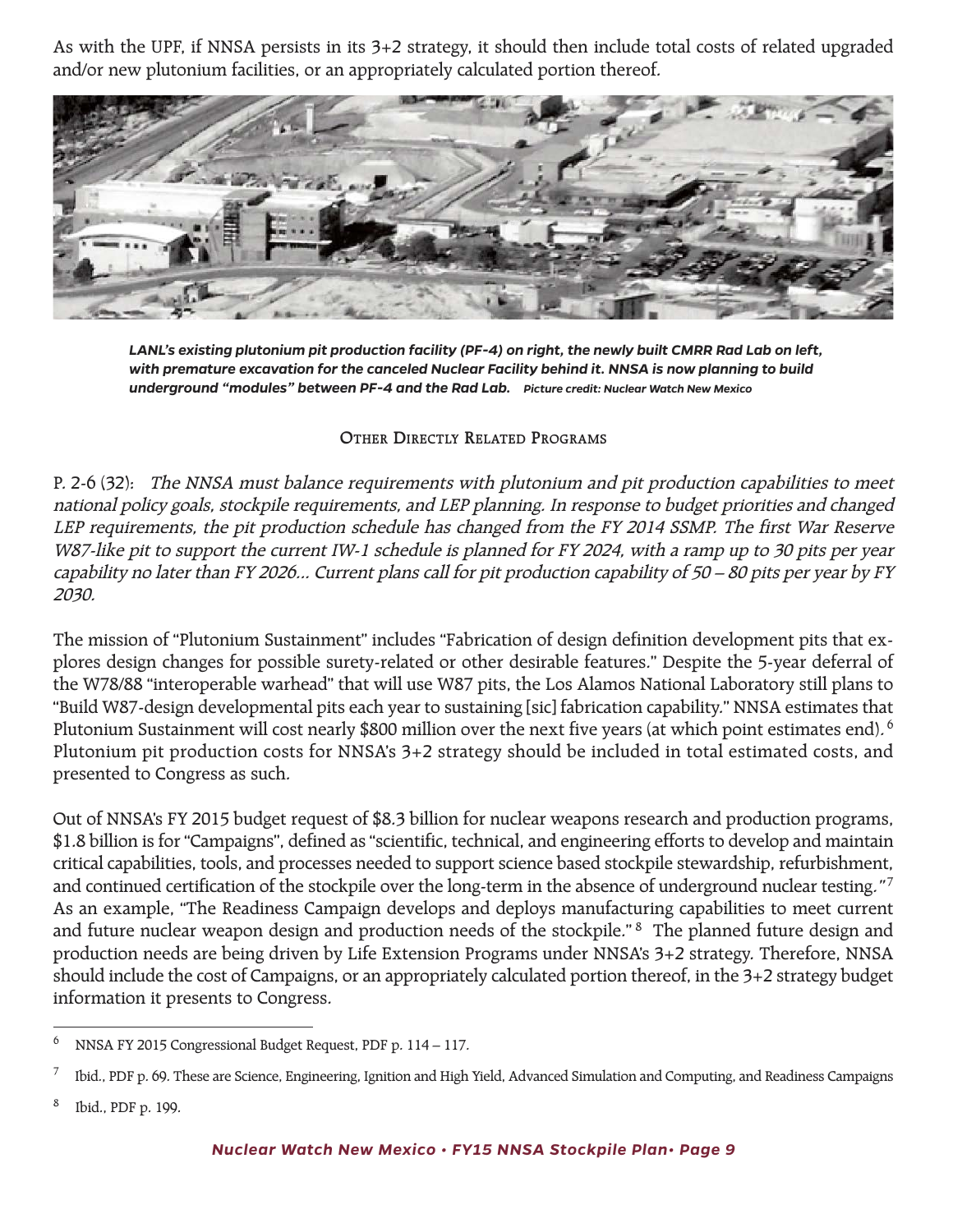In sum, additional costs directly related to NNSA's 3+2 strategy will likely cost as much or more than the Life Extension Programs themselves.

> *Additional costs directly related to NNSA's 3+2 strategy likely cost as much or more than the Life Extension Programs themselves.*

### **INDIRECT COSTS**

Given budget constraints, NNSA is paying for its 3+2 strategy by robbing from virtually all other programs. Increased nuclear weapons funding will be paid for off the back of nonproliferation and dismantlement programs; by keeping cleanup funding flat, even as cost estimates of genuine cleanup rise; and potentially cutting funding for nuclear facility safety when "the decrease is to reduce base operational costs and funds higher NNSA priorities." NNSA has made explicit what its higher priorities are: The B61 and subsequent Life Extension Programs under its 3+2 strategy.

*Increased nuclear weapons funding for NNSA's 3+2 strategy will be paid for o! the back of nonproliferation and dismantlement programs, by keeping cleanup funding flat, and cutting funding for nuclear facility safety.*



The FY 2015 SSMP shows Weapons Dismantlement and Disposition as a mere 1% of Total Weapons Activities. P. 8-3 (77). According to NNSA's FY 2015 budget request, while implementing NNSA's 3+2 strategy at exorbitant expense, the Obama Administration proposes to slash dismantlements by 45%, from an already paltry \$54.2 million to \$30 million. Dismantlement work at the Pantex Plant will be cut by 40%. Ironically, much of the dismantlement work that remains is "to provide parts for the life extension programs (B61 and W80-1)." Dismantlements will continue at the same rate at the Y-12 Plant, but its primary aim is to produce "feedstock [highly enriched uranium] for internal and external customers (e.g. Naval Reactors)." NNSA describes dismantlements as a "a workload leveler across all programs," indicating that instead of being a prioritized step toward a future world free of nuclear weapons, they are mere filler work in between rebuilding nuclear weapons during Life Extension Programs for the 3+2 strategy. <sup>9</sup>

<sup>9</sup> Ibid., PDF p 109.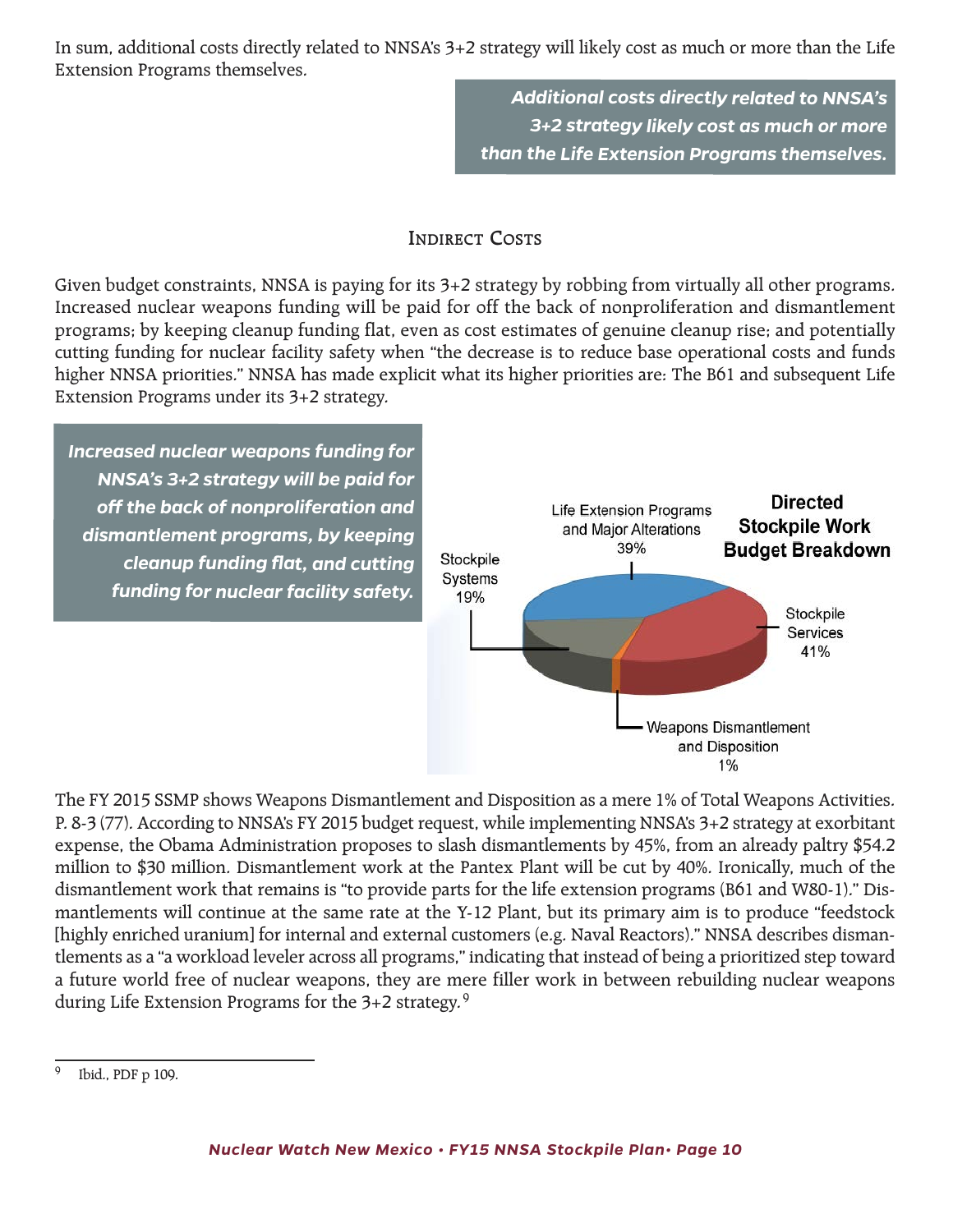The cuts to dismantlements will have tangible long-range costs because of the need for security of nuclear weapons that would otherwise no longer exist. Cuts to dismantlements could have incalculable intangible costs by undermining U.S. leadership toward a future world free of nuclear weapons.

Similarly, cuts to nonproliferation programs can have huge intangible costs. Particularly disturbing is the 24% cut to the Global Threat Reduction Initiative, which "reduces and protects vulnerable nuclear and radiological materials located at civilian sites worldwide that could be used by terrorists to make an improvised nuclear device or a radiological dispersal device." Clearly every dollar invested in GTRI returns large dividends in enhanced security for our country, which sadly NNSA's 3+2 strategy steals from.

"Operations of Facilities," which "provides for costs associated with regulatory compliance and environment, safety, health and quality," is being cut 9% across the board at all eight NNSA sites in order "to fund higher priorities." <sup>10</sup> Any lessening of safety is inherently a bad idea, and can cause NNSA far greater expense, as the recent example of radioactive contamination at DOE's Waste Isolation Pilot Plant shows. Sandia Labs Director

*NNSA describes dismantlements as a "workload leveler across all programs," indicating they are mere filler work in between rebuilding nuclear weapons.*

Paul Hommert recently testified before the Senate Armed Services Committee, "The resources required to execute modernization, which is the clear priority, is causing us to reduce efforts in other areas that increase long-term risk."

Sen. Dianne Feinstein, chairwoman of the Senate Energy and Water Development Appropriations Committee, recently commented while questioning DOE Secretary Ernest Moniz, "What I see are additional cuts to wellmanaged programs that have made this country safer from nuclear terrorism, at the expense of increased funding for poorly-managed nuclear weapons programs… Slashing programs that prevent nuclear terrorism and protect the health and safety of communities from the effects of nuclear weapons production is a major concern, and I hope you're prepared with a good explanation."

Ultimately, another incalculable indirect cost may be the potential undermining of confidence in the existing, thoroughly tested nuclear weapons stockpile, which study after study has shown to be even more reliable than previously thought. Confidence in stockpile reliability could be lost because of major changes intentionally introduced during Life Extension Programs under the 3+2 strategy. The recent DOE Inspector General audit report NNSA Nuclear Weapons Systems Configuration Management adds to this concern.<sup>11</sup> It states:

CM information [original "as-built" nuclear weapons designs] is the foundation upon which the NNSA surveillance program assesses the current stockpile. Without it, NNSA loses confidence in its nuclear weapons stockpile assessments… unauthorized system access and changes to weapons drawings, incomplete engineering authorizations and inadequate assessments of vendor-supplied parts may ultimately increase costs and could negatively impact the reliability and safety of U.S. nuclear weapons.

<sup>10</sup> Ibid., PDF pp. 211-213.

<sup>&</sup>lt;sup>11</sup> NNSA Nuclear Weapons Systems Configuration Management (DOE/IG-0902), DOE Office of Inspector General, March 2014.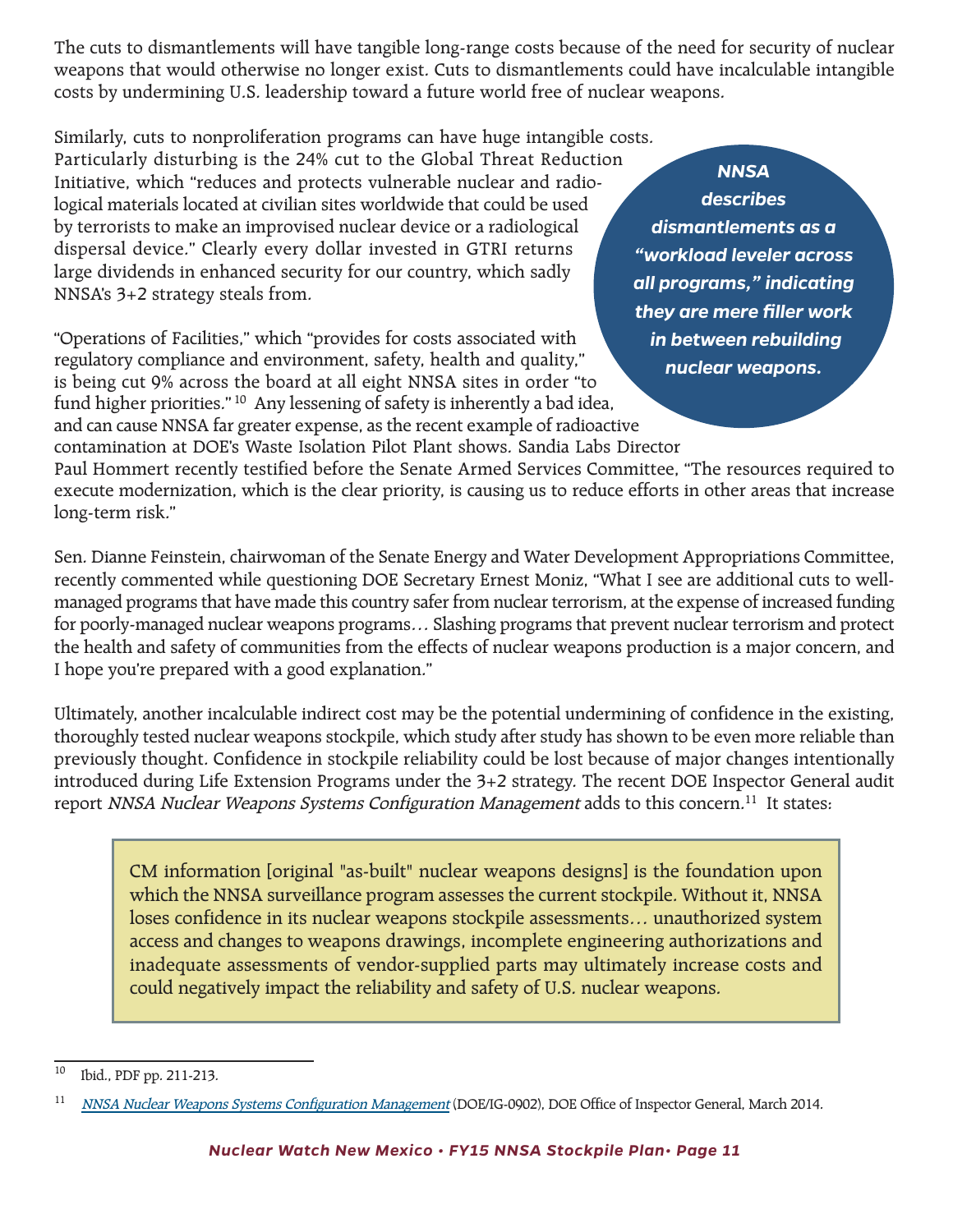Some specific findings are:

• "NNSA sites could not always locate as-built product definitions or associated drawings for nuclear weapons and components in its official records repositories."

• 63% of LANL authorizations did not have required technical justifications to provide assurance that new components were suitable for use in a nuclear weapon.

Use of an unqualified component caused W76 LEP production to be delayed by one year, with additional corrective costs of between \$20 and \$25 million. Stockpile reliability could have been impaired had the unqualified part not been discovered.

• "Over the decades of nuclear weapons development, neither NNSA nor its sites treated the maintenance of original nuclear weapons design blueprints as a priority."

That lack of priority violates NNSA's stated mission to preserve stockpile reliability. Clearly, NNSA and the nuclear weapons labs have been seriously deficient in their national security obligations given their negligence in maintaining original designs. It calls into question their motivations while asking taxpayers to fund their 3+2 strategy.

## **THE ANTIDOTE: GENUINE STEWARDSHIP OR "CURATORSHIP"**

The antidote to the exorbitant, risky 3+2 strategy is genuine, conservative stewardship of the stockpile. This "curatorship" approach to stockpile maintenance would carefully preserve original designs (and their blueprints as a sine qua non). It would be highly focused on scrupulous stockpile surveillance and already well-understood exchange of limited life components (e.g., batteries, neutron generators and tritium reservoirs), which has

been nearly routine for decades. Curatorship would conscientiously seek to minimize changes in materials and production processes as much as possible, and in fact seek to minimize production so as to lessen the chance for introducing uncertainties into stockpile reliability.





*It is clear that, although nuclear weapons age, they do not wear out; they last as long as the nuclear weapons community (DoD and DOE) desires. --1993 Sandia Labs Stockpile Life Study*

The 1993 Stockpile Life Study by the Sandia National Laboratories declared two decades ago, "It is clear that, although nuclear weapons age, they do not wear out; they last as long as the nuclear weapons community (DoD and DOE) desires. In fact, we can find no example of a nuclear weapons retirement where age was ever a major factor in the retirement decision… Missions, policy, standards, delivery systems, and state-of-technology change; however, nuclear weapons do not wear out." 12

<sup>&</sup>lt;sup>12</sup> Stockpile Life Study Summary, Sandia National Laboratories, 1993, authors not listed, parenthesis in the original. This quote is from the Summary's only narrative page, which is then followed by 32 viewgraphs. We know of no other public electronic copy of the Stockpile Life Study other than this scanned version by Nuclear Watch New Mexico at http://www.nukewatch.org/facts/nwd/Sandia\_93\_StockpileLife.pdf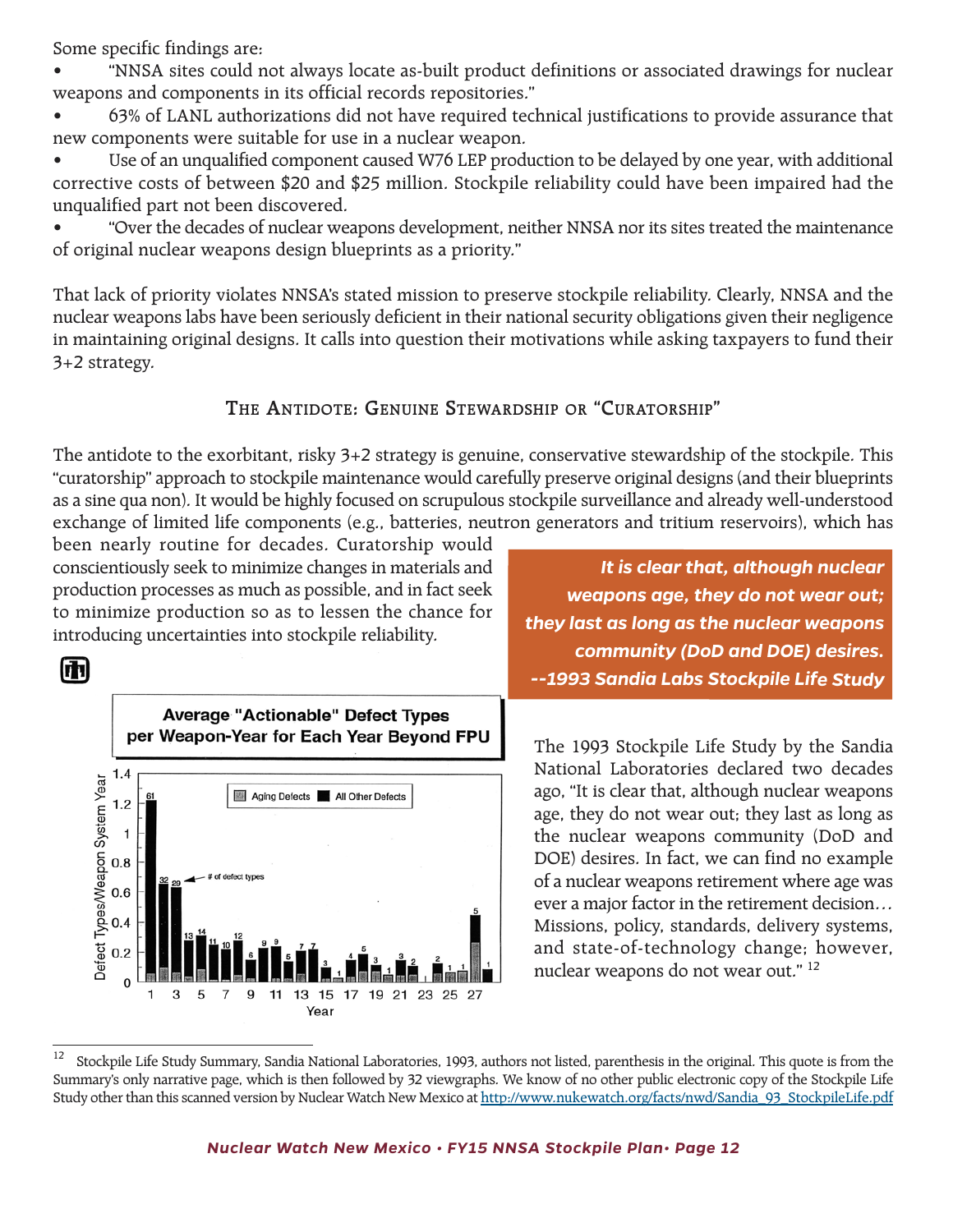The Study also found a steep downward curve in the first five years of 28 years' data, in which the overwhelming majority of nuclear weapons defects were design and initial production flaws that were detected and corrected in the first 2 to 5 years of production. In effect, the older nuclear weapons got, the more reliable they became, as shown in the viewgraph.<sup>13</sup> Why would we want to completely rebuild and/or replace our existing, reliable nuclear weapons with hundreds of new components, some of which are sure to have design and production flaws?

To add to the proven record of the reliability of our existing nuclear weapons, a decade ago NNSA was claiming that the crucial plutonium pit cores of nuclear weapons lasted only around 45 years. However, in 2006 a landmark review by eminent sciences (the "JASONs"), required by Sen. Jeff Bingaman (ret.) at the request of Nuclear Watch New Mexico, found that pits last at least 85 years, with clear "mitigation strategies" that enable them to last longer yet. This seriously undermined NNSA's proposals for new nuclear weapons designs (called the Reliable Replacement Warheads) and related expanded plutonium pit production, both of which Congress subsequently rejected.

Congress went on to request the JASONs to judge whether the current limited Life Extension Programs (LEPs) were sufficient to maintain the safety and reliability of the U.S. nuclear weapons stockpile. They answered:

Lifetimes of today's nuclear warheads could be extended for decades, with no anticipated loss in confidence, by using approaches similar to those employed in LEPs to date.<sup>14</sup>

To emphasize a point, the JASONs were referring to LEPs to date, which at the time were refurbishmentonly, not replacement. It was the implication that refurbishment-only could extend warheads for decades that led ex-LANL Director Michael Anastasio to object. He did not dispute that central finding, but rather the fact that refurbishment-only would prevent the nuclear weapons labs from doing the profound design changes they wanted to do (i.e. intrinsic surety systems and the replacement of conventional high explosives).

Or as Dr. Richard Garwin, a prominent member of JASON, observed earlier:

[T]he important point is that a reliable stockpile of nuclear weapons identical to those that we plan to keep after 1996 can be maintained for many decades by the same kind of sampling and non-nuclear testing and remanufacturing that we practice now – if we maintain the organizational control and integrity to replicate but not modify or "improve" the weapons. The atoms of which the world is made do not age. They will be available in the future. <sup>15</sup>

*"It takes an extraordinary flight of imagination to postulate a modern new arsenal composed* of such untested designs that would be more reliable, safe, and effective than the current *U.S. arsenal based on more than 1,000 tests since 1945." --JASON member Sidney Drell and U.S. Ambassador James E. Goodby <sup>16</sup>*

<sup>13</sup> Viewgraph "Average 'Actionable' Defects Types per Weapon-Year for Each Year Beyond FPU [First Production Unit]," Ibid. p. 8.

<sup>&</sup>lt;sup>14</sup> "Lifetime Extension Program (LEP) Executive Summary," JASONs, JSR-09-334E, Sept. 9, 2009, www.nukewatch.org/facts/nwd/JASON\_ReportLEP.pdf

<sup>&</sup>lt;sup>15</sup> "Atoms do not age," Richard L. Garwin, the Bulletin of Atomic Scientists, October 1993.

<sup>&</sup>lt;sup>16</sup> "What are Nuclear Weapons For? Recommendations for Restructuring U.S. Strategic Nuclear Forces," Sidney Drell and James Goodby, an Arms Control Association Report, October 2007, p. 20.